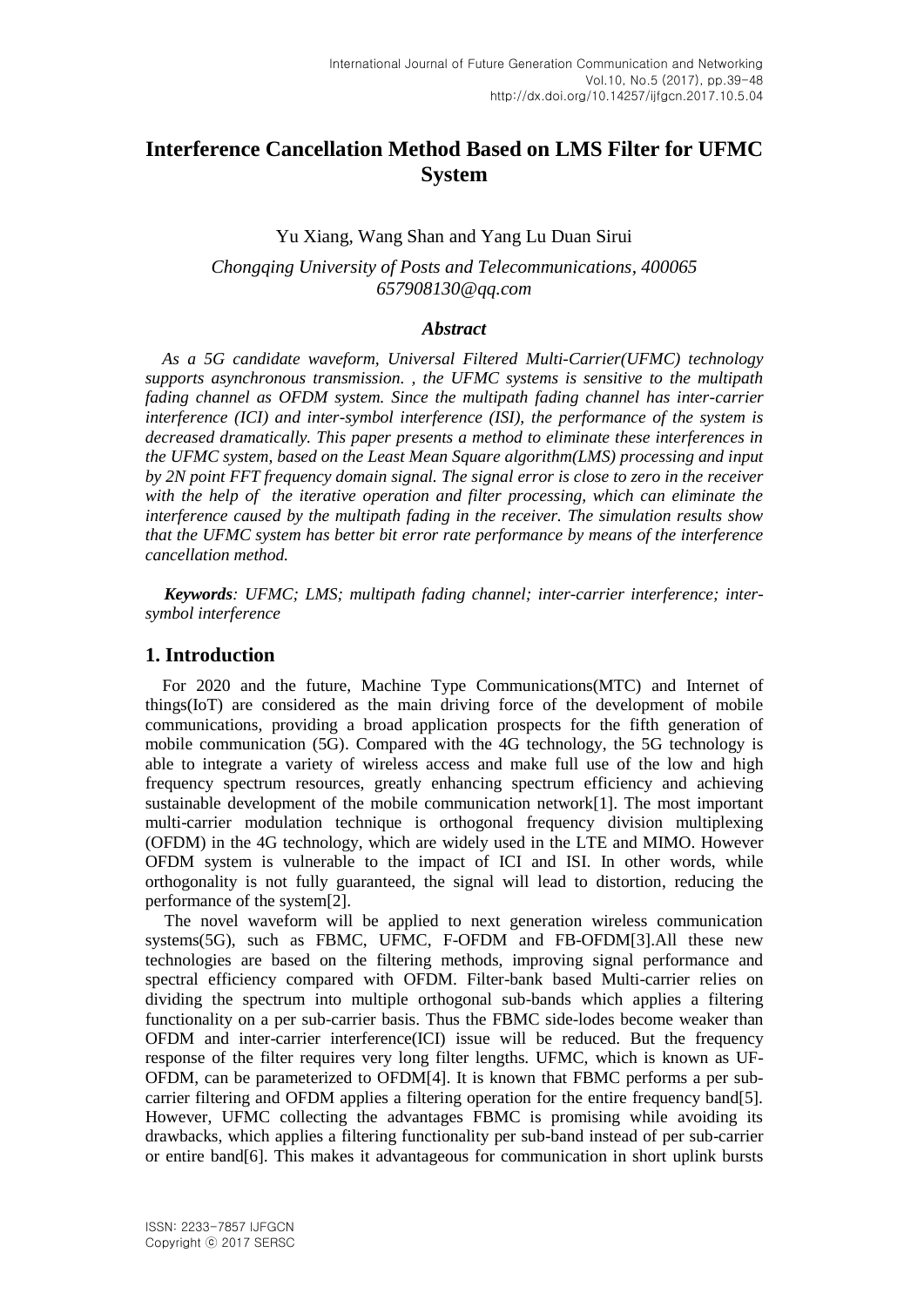and asynchronous transmission, as required in potential application scenarios of 5G systems[7].Lack of cyclic prefix(CP) in the UFMC systems, the synchronization and channel estimation become challenging tasks. The delay speed effect of multipath fading channel causes inter-carrier interference and inter-symbol interference[8].Due to the multipath fading channel and Doppler effect, the performance of UFMC system will be reduced dramatically. Thus it is essential to effectively reduce the interference and improve the transmission reliability which has become the focus in this field.

Up to now, the literature has predominantly addressed OFDM and OFMD/OQAM interference reduction. But no much more documents are about the adaptive interference suppression algorithm in UFMC system. A method based on adaptive filtering is proposed to eliminate the interference caused by carrier frequency offset in OFDM system[9]. Adaptive filter automatically adjusts the filter coefficient until the error is minimum, and finally the output signal is obtained at the receiver. [10] designed an least-meansquare(LMS) algorithm that each OFDM symbol estimates the complex coefficients by utilizing pilot signals and the received signal is added to each of the complex coefficient. After a number of overlapping operations, inter-carrier interference(ICI) and common phase error (CPE) is close to zero. Thus the proposed method can reduce the ICI. Because of no need for training sequences and symbols to be transmitted, there is no loss of bandwidth efficiency. Active Interference Cancellation(AIC) is widely used in the OFDM or OFDMA system.[11] discussed to reduce inter-sub-band interference by incorporating Active Interference Cancellation(AIC) into the UFMC system. But the method adopts the matrix and is more complex.

In this paper, an adaptive algorithm based on least mean square error (LMS) is proposed, which is essentially a statistical gradient algorithm for minimizing the mean square value of the received signal and the transmitted signal. The methods to eliminate the interference is utilizing LMS algorithm and adaptive filter. Through several iterations to update the filter coefficients and according to the value of the FFT output of the receiver, the error in the receiver is close to zero and finally to obtain the desired signal. The complexity of the algorithm is not high because of no matrix operations. Motivated by the proposed LMS, in this work, the step size is the maximum eigenvalue of the frequency domain signal at the receiver and varies according to the input frequency domain signal. Thus these interference can be eliminated caused by the multipath fading channel in the received signal, improving the bit error ratio(BER) performance of the UFMC system.

# **2. UFMC System**

The structure of UFMC system is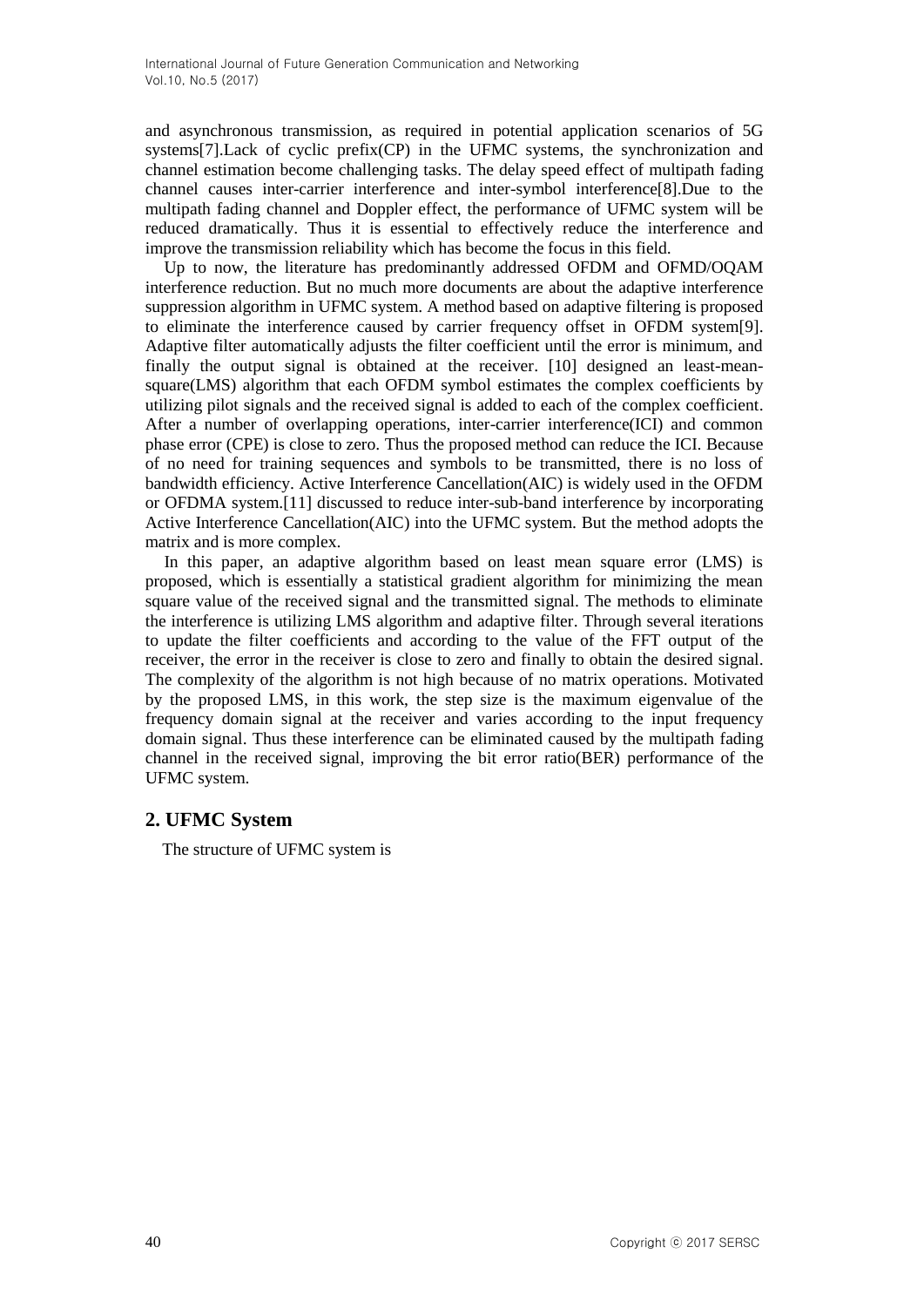

**Figure 1. UFM//C Transceiver Architecture**

In the UFMC system, the overall  $K$  sub-carrier are divided into  $B$  sub-bands and groups of sub-carrier are filtered. The number of sub-carriers on the sub-band  $\dot{l}$  is  $K_i$ ,  $K_i B = K$ . Every sub-band is FFT point N. Thus the signals of the sub-band  $i$  in frequency domain is converted into time domain transmit  $s_i(n)$  by IDFT and can be expressed as

$$
s_i(n) = \frac{1}{N} \sum_{k=1}^{K_i} S_i(k) e^{j2\pi kn/N}
$$
  
n = 0, ..., N - 1 (1)

Where  $\dot{l}$  is the sub-band index.

UFMC filters bundles of sub-carriers and each sub-band is filtered by the Dolph– Chebyshev filter with the length of *L*. The filter can be same or different. Assuming that

the filter of each sub-band is the same and with the length of 
$$
L
$$
. Then the output signal  $X_i$  of the sub-band  $i$  can be written as\n
$$
x_i(n) = s_i(n) * f_i(n) = \sum_{i=0}^{L-1} f_i x_i(n - i)
$$
\n
$$
n = 0, \ldots, N + L - 1
$$
\n(2)

In the ides case, the discrete-time transmit signal of UFMC can be formulated as

$$
x(n) = \sum_{i=1}^{B} s_i(n) * f_i(n)
$$
  
\n
$$
= \sum_{i=1}^{B} \sum_{l=-\infty}^{\infty} s_i f_i(n-l)
$$
  
\n
$$
= \sum_{i=1}^{B} \sum_{l=-\infty}^{\infty} (\frac{1}{N} \sum_{k=1}^{K_i} S_i(k) e^{j2\pi kn/N}) f_i(n-l)
$$
  
\n
$$
= \sum_{i=1}^{B} \sum_{k=1}^{K_i} \sum_{l=-\infty}^{\infty} \frac{1}{N} \sum_{k=1}^{K_i} S_i(k) e^{j2\pi kn/N} f(n-l)
$$
  
\n
$$
n = 0,..., N + L - 1
$$
\n(3)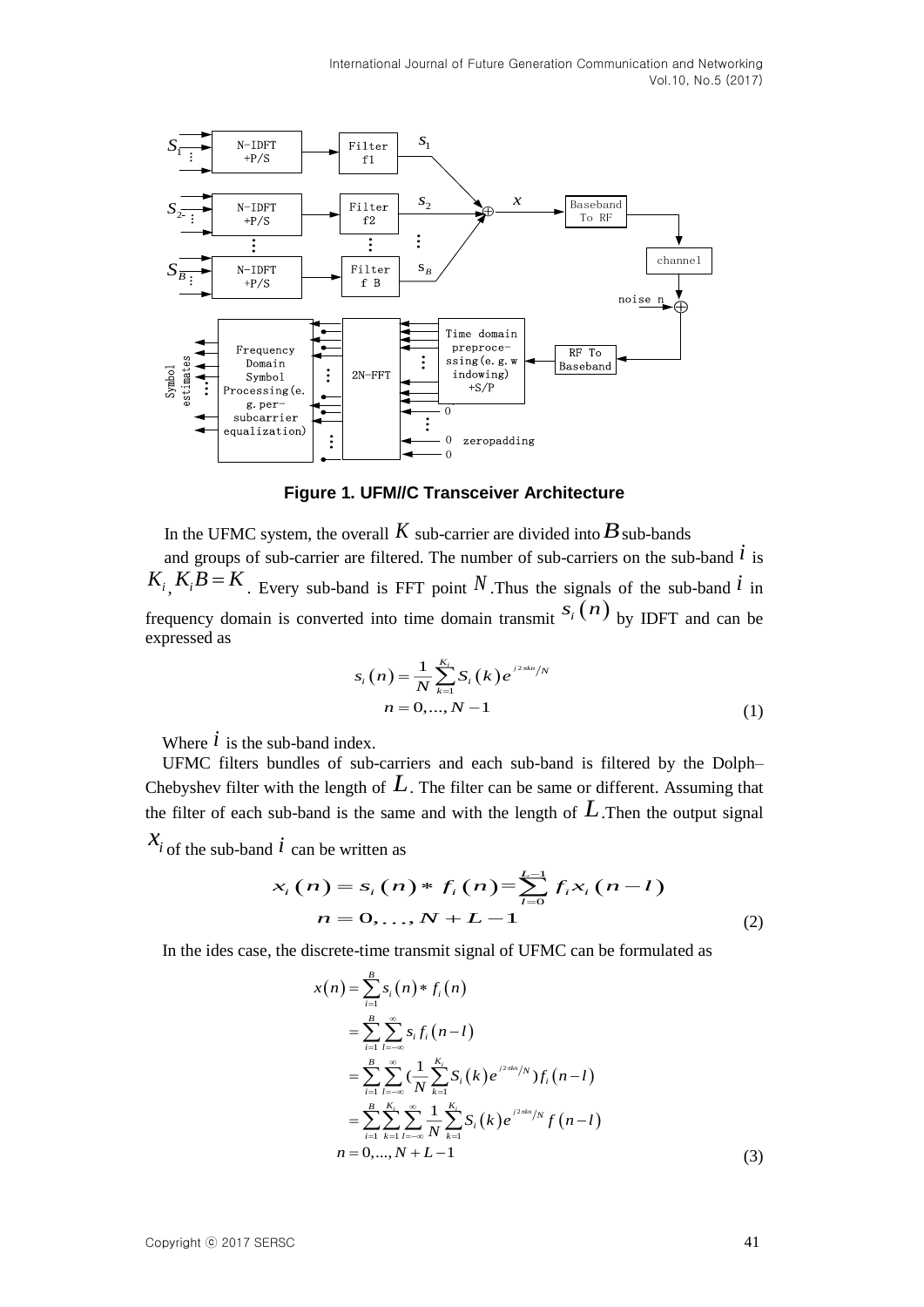Where  $\hat{\mathcal{U}}$  and  $\hat{l}$  are time symbol index respectively.  $S_i(k)$  is the  $k$ -th sub-carrier of the  $i$ -th sub-band.  $N$  is IDFT points of the  $i$ -th sub-band.  $B$  is the number of subbands.

The signal transmits in the frequency selective fading channels. Thus discrete-time channel pules respond can be written as

$$
h = \left[ h_{0,1}, h_{1,2}, h_{V-1} \right]^T \tag{4}
$$

In the UFMC system, it is assumed that the signal is transmitted over a multipath fading channel. After  $B$  sub-bands are filtered, the receive signal can be expressed as

$$
y(n) = \sum_{\nu=0}^{V-1} h(\nu) * x(n-\nu-\tau) + z(n)
$$
  
= 
$$
\sum_{\nu=0}^{V-1} h(\nu) * \left( \sum_{i=1}^{B} (s_i(n-\nu-\tau) * f_i(n)) \right) + z(n)
$$
 (5)

Where  $z(n)$  is complex Gaussian noise with zero mean and variance  $\sigma^2$ . At the receiver, zeros are padded in order to perform the 2N-point FFT. Thus the

received time domain signal is converted into frequency by 2N-point FFT and given as

zeros are padded in order to perform the 2N-point FFT. Thus the  
in signal is converted into frequency by 2N-point FFT and given as  

$$
Y(k) = \sum_{q=0}^{N+L-2} r(q)e^{-j2\pi kq}/2N, k=0,1,\dots, 2N-1
$$
 (6)

According to the characteristics of Fourier transform, $(6)$  become

$$
Y(k) = \sum_{u=1}^{2N-1} H(u) S_i(u) F(u)
$$
  
+ 
$$
\sum_{m=1,m\neq j}^{B} \sum_{u=0}^{2N-1} H(u) S_m(u) F(u) + Z(k)
$$
  
= 
$$
H(k) S_i(k) F(k) + I_{ICI}(k) + I_{ISI}(k) + Z(k)
$$
 (7)

Because of multipath fading channel , inter-symbol interference(ISI) and inter-carrier interference(ICI) cannot be mitigated in the UFMC system .Form the above formula ⑺, it can be seen that signal is distorted in the UFMC system and its performance is down[14].Therefore, it is essential to eliminate the interference caused by the multipath fading channel and the Doppler effect in the UFMC system.

# **3. Adaptive Interference Suppression Algorithm**

In order to eliminate the interference of UFMC system, it is needed to select the frequency domain signal and the reference signal. The structure of the proposed scheme is illustrated in Figure 2.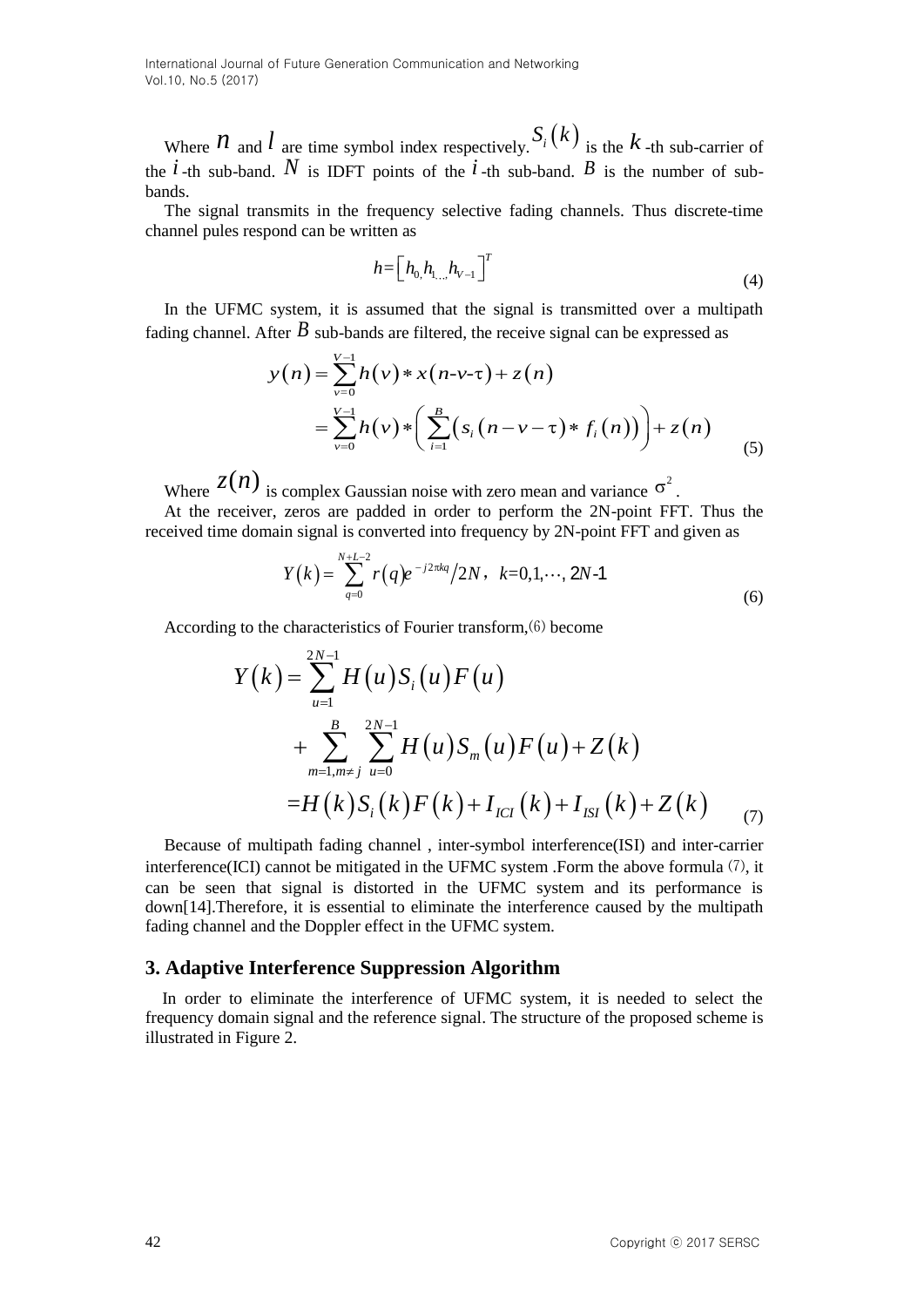

**Figure 2. Receive Structure**

As can be seen from the figure, the receiver of the UFMC system is added an adaptive filter based on LMS. The feature of LMS algorithm has been widely used in OFDM system, and the improved algorithm is applied to the UFMC system in this paper.

**Copyright Control is a set of the properties of the species of**  $\mathbf{F}(\mathbf{k})$  **and the species of the control of the species of the COV**  $\mathbf{F}(\mathbf{k})$  **and**  $\mathbf{F}(\mathbf{k})$  **and the properties**  $\mathbf{F}(\mathbf{k}) = \sum_{i=1}^{n} f_i(\mathbf{k})$ **. Th** The LMS algorithm is a linear adaptive filtering algorithm, it can automatically adjust the filter coefficients according to the change of the input signal. Adaptive filters are widely used in system identification, interference cancellation and prediction. In this paper, the LMS adaptive filter is adopted to eliminate the interference caused by the multiple path channel in the UFMC system. Least mean square (LMS) and recursive least squares (RLS) are mostly used to update the filter coefficients adaptively. The adaptive filter adjusts its coefficients until it obtains the same desired signal as the reference signal, *i.e.* the signal has no error. Therefore, the adaptive filter can reduce the ICI and ISI caused by the channel by optimizing the filter coefficients.

The process of the interference cancellation of UFMC system using adaptive algorithm is as follows:

A. Firstly, the frequency domain signal  $Y(k)$ , the filter coefficient vector estimation value  $w(k)$  and the expected signal  $d(k)$  are applied. Because of  $r(k)$  and  $d(k)$  are a stochastic process, the error signal  $e(k)$  is also a stochastic process. We can write the error signal in

$$
e(k) = d(k) - r(k)
$$
  
= d(k) - W<sup>T</sup>(k)Y(k) (8)

Where  $Y(k)$  is the output of filter,  $d(k)$  is the transmitting of transmitter.  $d(k)$ can be found by

$$
d(k) = \sum_{i=1}^{B} S_i(k)
$$
\n(9)

The output of the filter  $r(k)$  is represented by the frequency domain  $Y(k)$  signal and inner product of weight vector. So the  $r(k)$  can be expressed as

$$
r(k) = WT(k)Y(k) = YT(k)W(k)
$$
\n(10)

Where  $\overline{T}$  is the vector transpose.

According to the LMS algorithm, the minimized cost function is denote as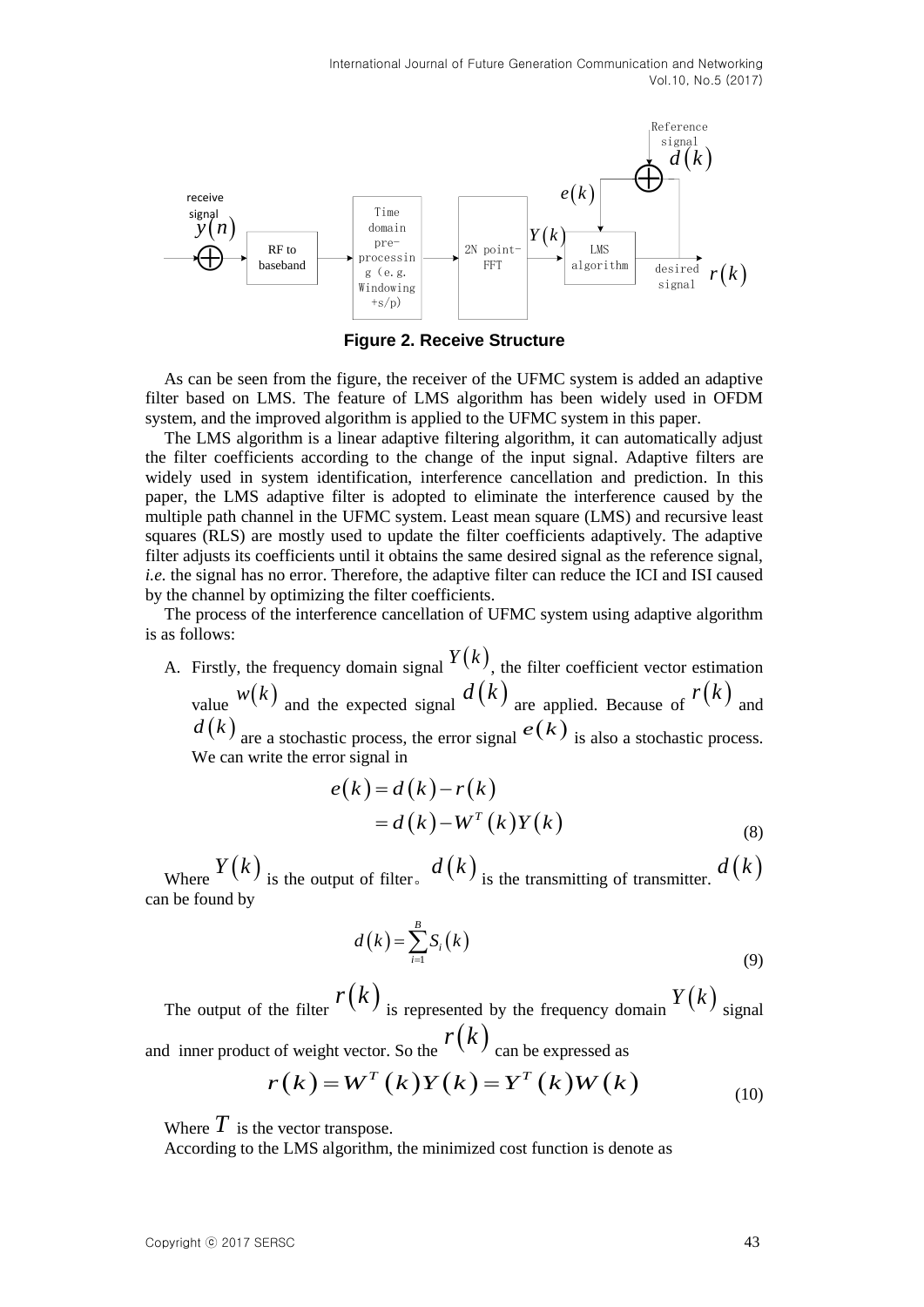$$
\zeta(k) = E\Big(\mathbf{e}_k(p)\mathbf{e}_k^*(p)\Big), p = 1, 2, \cdots
$$
\n(11)

Where  $E$  is expectation. The superscript  $*$  is conjugate. In order to determine the adaptive filter coefficients of the  $k$ -th sub-carrier.It is required multiple iterations until the error signal is small enough.

- B. The step size  $\mu$  is used to estimate the weight of the filter weight by the LMS algorithm, initializing  $W(k)=0$  at the first time. It is an important parameter,
	- and the expression of the coefficients of the filter updated by the LMS algorithm is denote as

$$
W(k+1) = W(k) + 2\mu e(k)Y(k) \qquad (12)
$$

The range of  $\mu$  value is defined as

$$
0 < \mu < 1/\lambda_{\text{max}} \tag{13}
$$

Where  $\lambda_{\text{max}}$  is the largest eigenvalue of the  $Y(k)$  auto correlation. From the definition of convergence, the size of the step size should be as small as possible, so that it converges to an optimum value. In the conventional LMS algorithm, the step size is fixed, while the step size in this paper is changed according to the frequency domain signal.

C. The output signal  $y(k)$  is obtained after filtering. In order to obtain the desired output, the filter constantly adjusts the filter coefficient so that the mean square error reaches a minimum of 0.

#### **4. Simulation Analysis**

After the theoretical analysis of the process of the adaptive algorithm, the simulations are performed to demonstrate the efficacy of the proposed scheme in this section. This section will adopt the MATLAB simulation software to analyze the performance of the interference which is caused by the multipath fading channel and LMS adaptive interference suppression algorithm. In the simulation, we compared UFMC with LMS algorithm and its performance. In order to better illustrate the usefulness of the proposed algorithm, the BER performance of UFMC and the proposed UFMC-LMS are compared under different channel conditions.

 $\zeta(k) = E^{\epsilon}(e_k(p)e_k^{\dagger}(p))$ ,  $p = 1, 2, \cdots$ <br>
(1)<br>
Where  $\overline{E}$  is expectation. The superceript<sup>38</sup> is conjugate.<br>
In order to determine the adiplot filter to redifficient of the  $k$ -th sub-critic lay<br>
nequired analytic eig In the UFMC system simulation, the related parameters are as follow: FFT size of  $N = 1024$ , filter length  $L = 20$  and the number of sub-bands  $B = 10$ . The UFMC data symbols are modulated by QPSK technique. The number of sub-carriers in every subband is 12. we assume that no guard sub-carriers between two consecutive sub-bands and all sub-bands are filtered by the same filters. The filter is Dolph–Chebyshev filter with 30*dB* side lobe attenuation. The multipath fading and AWGN channel are considered. In the simulation process, the LMS equalization method is used to carry out the frequency domain equalization, which does not include the channel coding. Due to the influence of the multipath fading channel and the Doppler effect, the transmission signal will be distorted. Because of the adoption of the proposed LMS algorithm, interference can be eliminated which is caused by the channel in the UFMC system. As a result, the output of the system is substantially constant with the BER that is not subject to multipath fading channels. When the signal is transmitted in the 2-path fading channel and the input signal to noise ratio is 20dB, the constellation diagram of the UFMC system is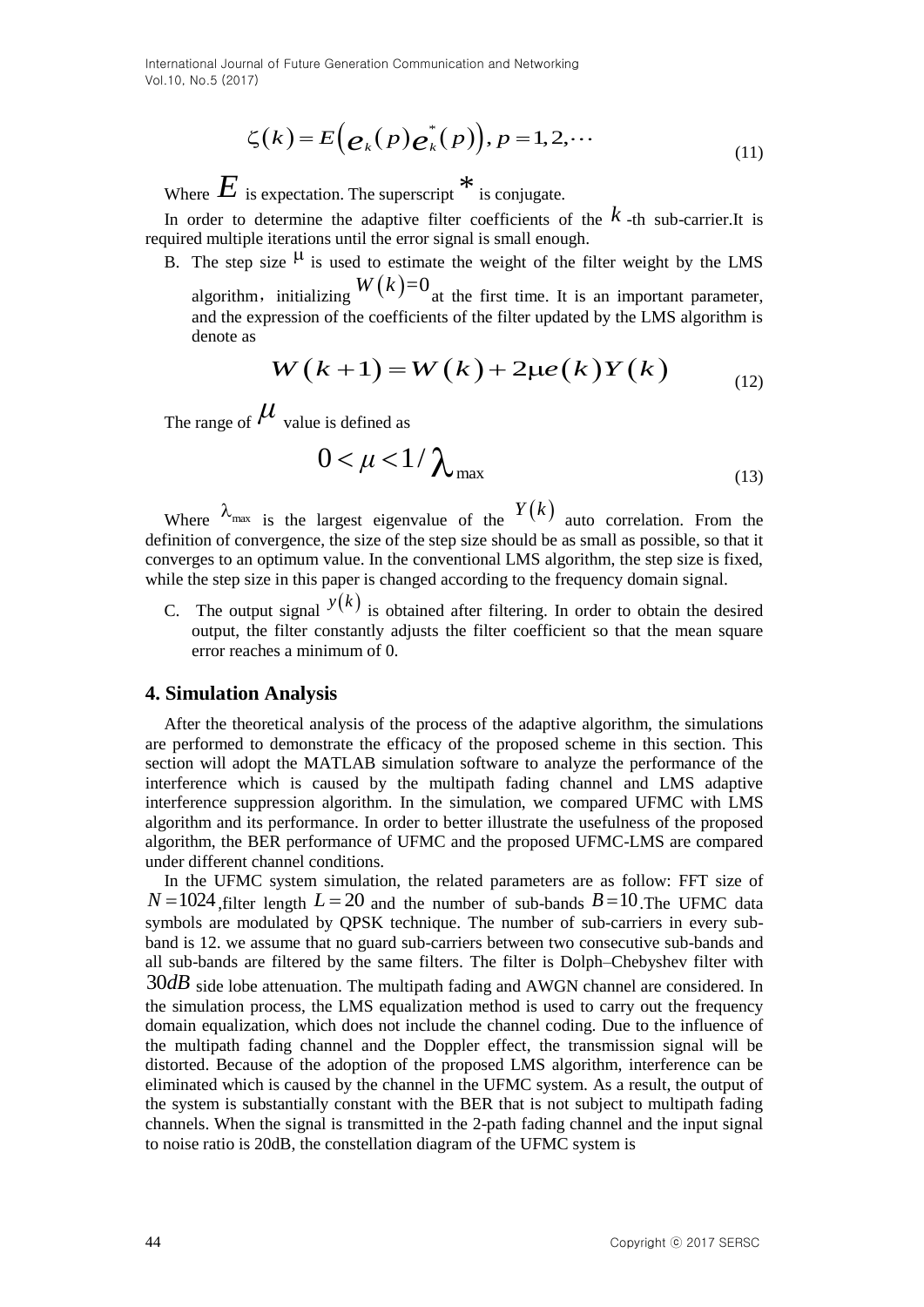

**Figure 3. The Receiving Signal Constellation**

As can be seen from Figure 3, the transmission signal is affected by the multipath fading channel and the constellation points have been dispersed. In the case of lower SNR, there will be a false decision. Therefore, in order to ensure the effective transmission of the signal and the interference cancellation of the signal at the receiver is worth studying. Due to the adoption of the proposed LMS algorithm, the interference can be eliminated caused by the channel in the UFMC system. Figure 4 shows the performance of UFMC system in different channel.



**Figure 4. Performance of BER of UFMC System in Different Channel**

It can be seen that the bit error rate increases with the increase of channel attenuation, the signal bit error rate increases. Thus it is necessary to reduce the interference of UFMC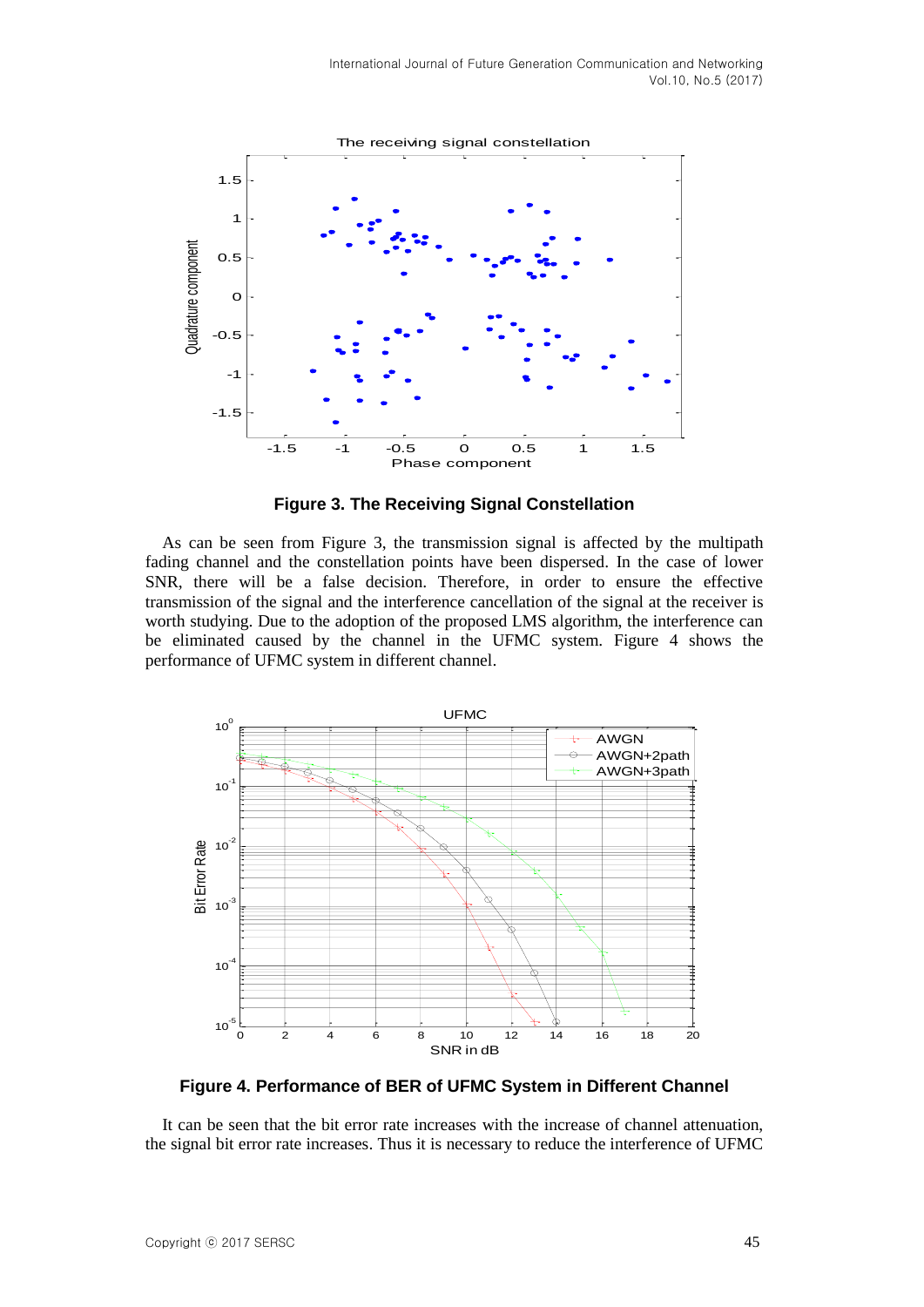system. The simulation result of the proposed algorithm in different SNRs is illustrated in Figure 5.



**Figure 5. Performance of Proposed LMS Algorithm in Different Channels**

Based on the Figure 5, it could be find that the proposed LMS algorithm is more better than the conventional LMS algorithm to reduce the ICI and ISI of UFMC system in the multiple fading channel. Thus the step size is the maximum eigenvalue of the frequency domain signal at the receiver, and the performance of the system will be better when the minimum value is taken.



**Figure 6. Performance of Interference Suppression of UFMC System in Different Channels**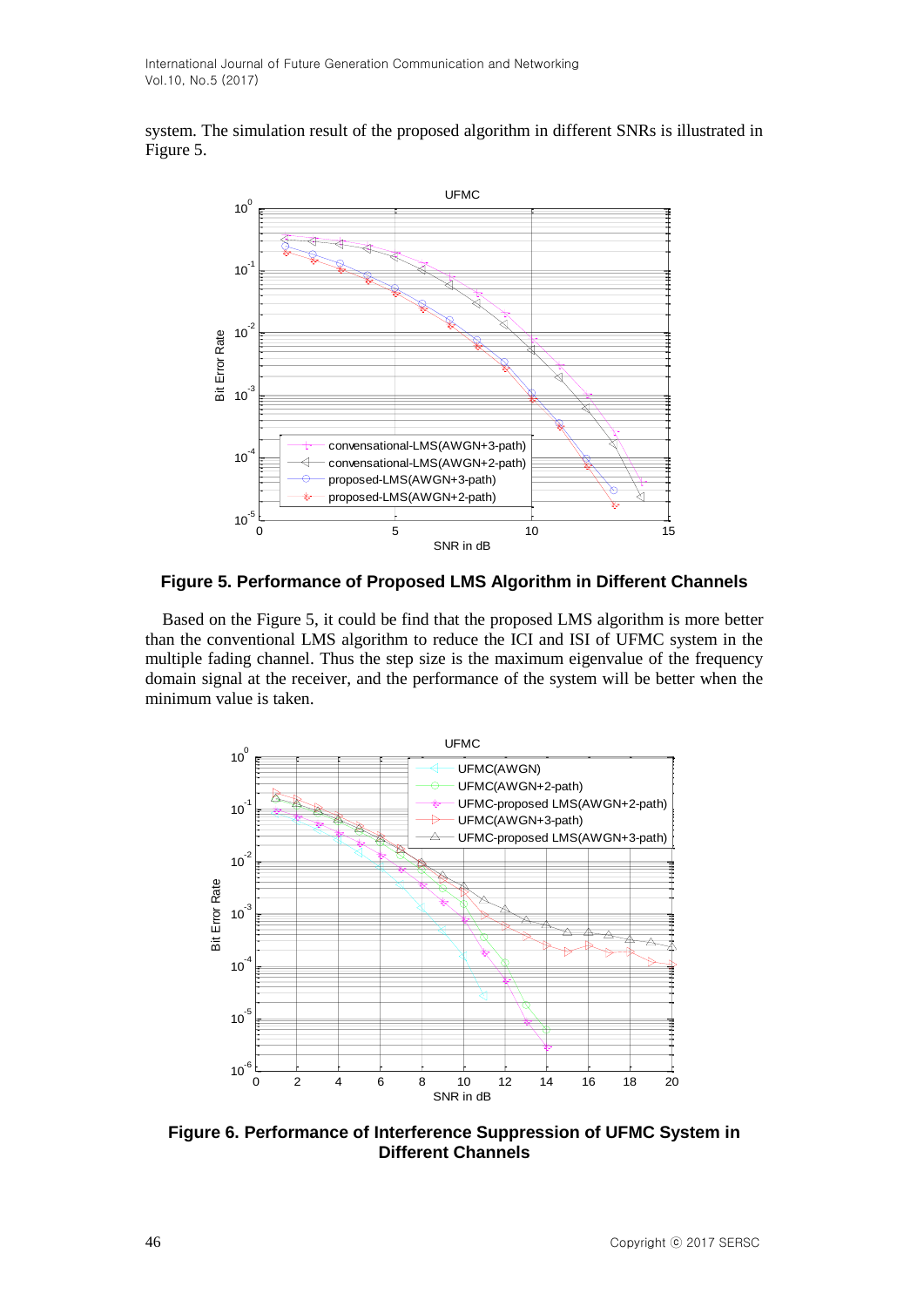With the increase of SNR, the proportion of ICI and IBI to the performance of system is increasing, but new method to improve the performance of the system is more and more obvious. From the above analysis, we can see that the proposed LMS algorithm in this paper can effectively restrain the interference caused by multiple fading channel under given simulation conditions.

## **5. Conclusion**

In this paper, an adaptive interference suppression algorithm is discussed for a novel 5G candidate waveform technology of UFMC modulated by QPSK, and the performance of the system is analyzed in the multiple fading channel. It can be found in the simulation that the performance of UFMC system is improved in multipath channel. Detection and removal of interference in channel are important points to be solved in UFMC system. This adaptive filtering technique based on the LMS algorithm turn to eliminate the interference caused by the multipath channel. The simulation results show that the proposed frequency domain interference suppression method can avoid the interference energy leakage, effectively reduce the impact of interference, and the bit error rate of system has a significant improvement.

#### **Acknowledgements**

Fund Project: TD-LTE private network broadband multimedia cluster system equipment development and scale networking application verification (Major national science and technology projects 2015ZX03004004.

# **References**

- [1] G. Wunder, P. Jung, M. Kasparick, T. Wild, F. Schaich, Y. Chen, S.T. Brink, I. Gaspar, N. Michailow, A. Festag, L. Mendes, N. Cassiau, D. Ktenas, M. Dryjanski, S. Pietrzyk, B. Eged, P. Vago, F. Wiedmann, "5GNOW: non-orthogonal, asynchronous waveforms for future mobile applications", Communications Magazine, IEEE, vol.52,no.2, **(2014)**, pp.97,105.
- [2] G. Wunder, P. Jung, M. Kasparick, T. Wild, "5GNOW: non-orthogonal, asynchronous waveforms for future mobile applications", Communications Magazine, **(2014)**, pp. 97-105.
- [3] IMT-2020 ( 5G ) PG-White Paper On 5G Concept[OL]. URL: [2015-02-13]. http://www.imt-2020.cn/zh/documents/listByQuery?currentPage=1&content=.
- [4] F.Schaich, T.Wild, Waveform contenders for 5G-OFDM vs. FBMC vs. UFMC[J], Proceedings of 6th International Symposium on Communications, Control, and Signal Processing(ISCCSP 2014), Athens,Greece,May 2014,in press, 2014:457-460.
- [5] F. Schaich and T. Wild, "Relaxed Synchronization Support of Universal Filtered Multi-Carrier including Autonomous Timing Advance," ISWCS Workshop on Advanced Multi-Carrier Techniques for Next Generation Commercial and Professional Mobile Systems,Aug. 26-29, 2014.
- [6] Wild, T, Shaich, F, Yejian Chen. 5G air interface design based on Universal Filtered (UF-)OFDM[C], Proceedings of the 19th International Conference on Digital Signal Processing, Aug.2014:699-704.
- [7] J.Andrews, S. Buzzi, W. Choi, S. Hanly, A. Lozano, A. Soong, and J. Zhang.What will 5G be?[J]IEEE J. Select. Areas Commun,vol. 32, no. 6, pp. 1065-1082, June 2014:1065-1082.
- [8] Wang X, Wild T, Schaich F, Pilot-Aided Channel Estimation for Universal Filtered Multi-Carrier[C]//IEEE Vehicular Technology Conference (VTC Fall). 2015 IEEE 82nd. Boston, USA: IEEE Press, 2015: 1-5.
- [9] A. R. Khedkar, pt. of Electron. & Telecommun., Trained adaptive filter based approach to mitigate ICI in OFDM system[C], Pervasive Computing (ICPC), 2015: 1-4.
- [10] K. Matsumoto, Y. Chang, Frequency Domain Phase Noise Compensation Emloying Adaptive Algorithms for Millimeter-Wave OFDM Systems[C], Microwave Conference (APMC), 2014: 1262- 1264.
- [11] H. Wang, Z. Zhang, "Universal filtered multi-carrier transmission with active interference cancellation", IEEE Wireless Communications & Signal Processing(WCSP), **(2015)**, pp. 1-6.
- [12] M. Ghanbarisabagh , M. Y. Alias , H. A. Abdul-Rashid, Performance analysis of Least Mean Square Time-Domain Equalizer in long-haul direct-detection optical OFDM transmission[C]. Photonics (ICP), **(2010)**, pp. 1-4.
- [13] Sh.Tang, Ke.Gong, J.Song, Intercarrier interference cancellation with frequency diversity for OFDM systems[C]. IEEE Trans. Broadcast, **(2007)**, 53: 132-137.